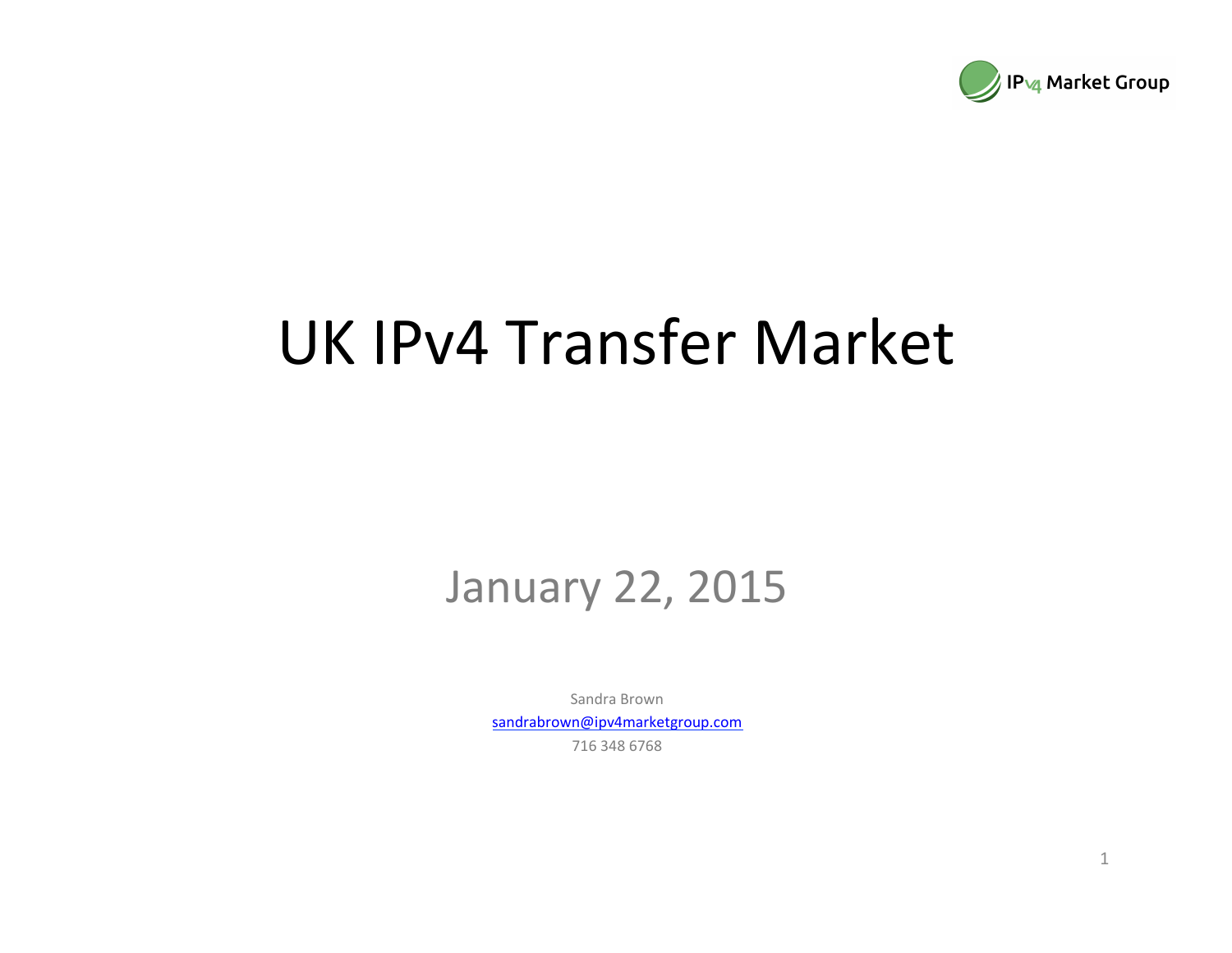

# Agenda

- 1. Introduction
- 2. IPv4 Purchase Process
- 3. 2014 in Review
- 4. 2015 Market Outlook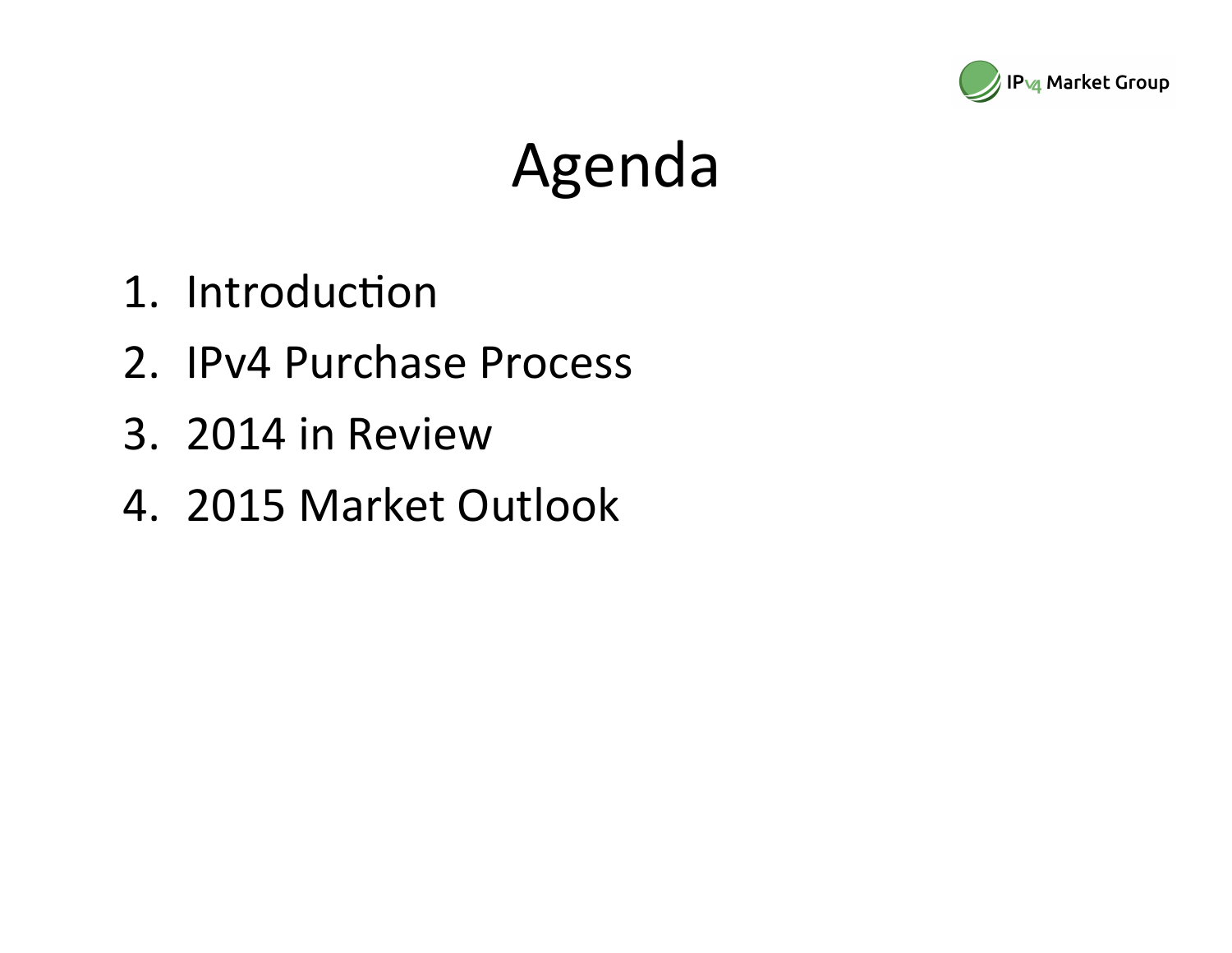

# 1.0 Introduction

- $\triangleright$  Trading of IPv4 addresses is a relatively young market, beginning with the Nortel / Microsoft transaction in 2011 at \$11.25/IP. Since then, supplies in APNIC and RIPE have declined, and supply in ARIN is relatively large. Monetization has emerged, and more sellers of IPv4 addresses have brought significant supply to the market globally
- $\triangleright$  RIPE NCC is the most robust trading region with 9.8 million IPv4 addresses transferred in 2014
- $\triangleright$  APNIC transferred 3.75 million IPv4 addresses in 2014; ARIN transferred 3.0 million IPv4 addresses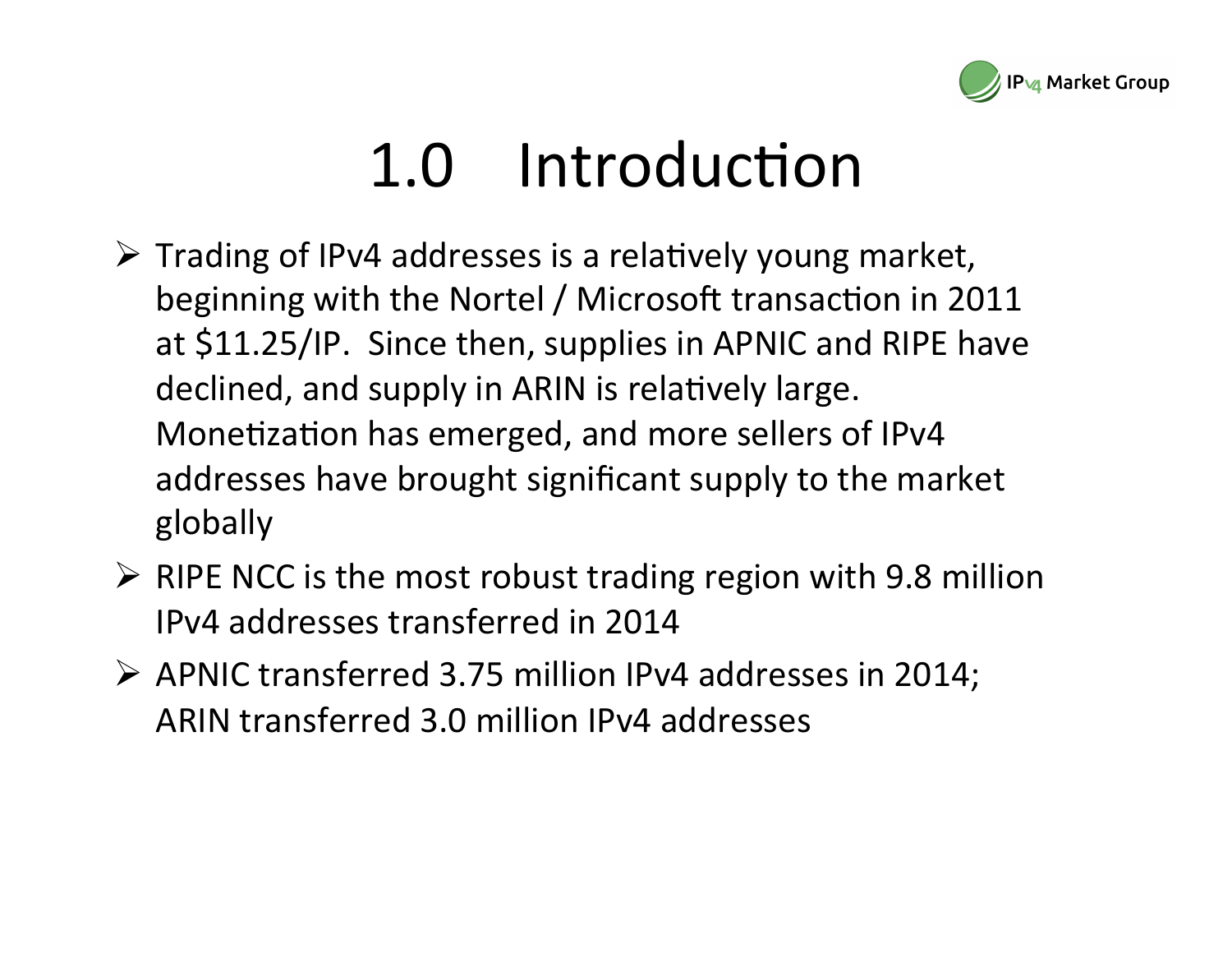

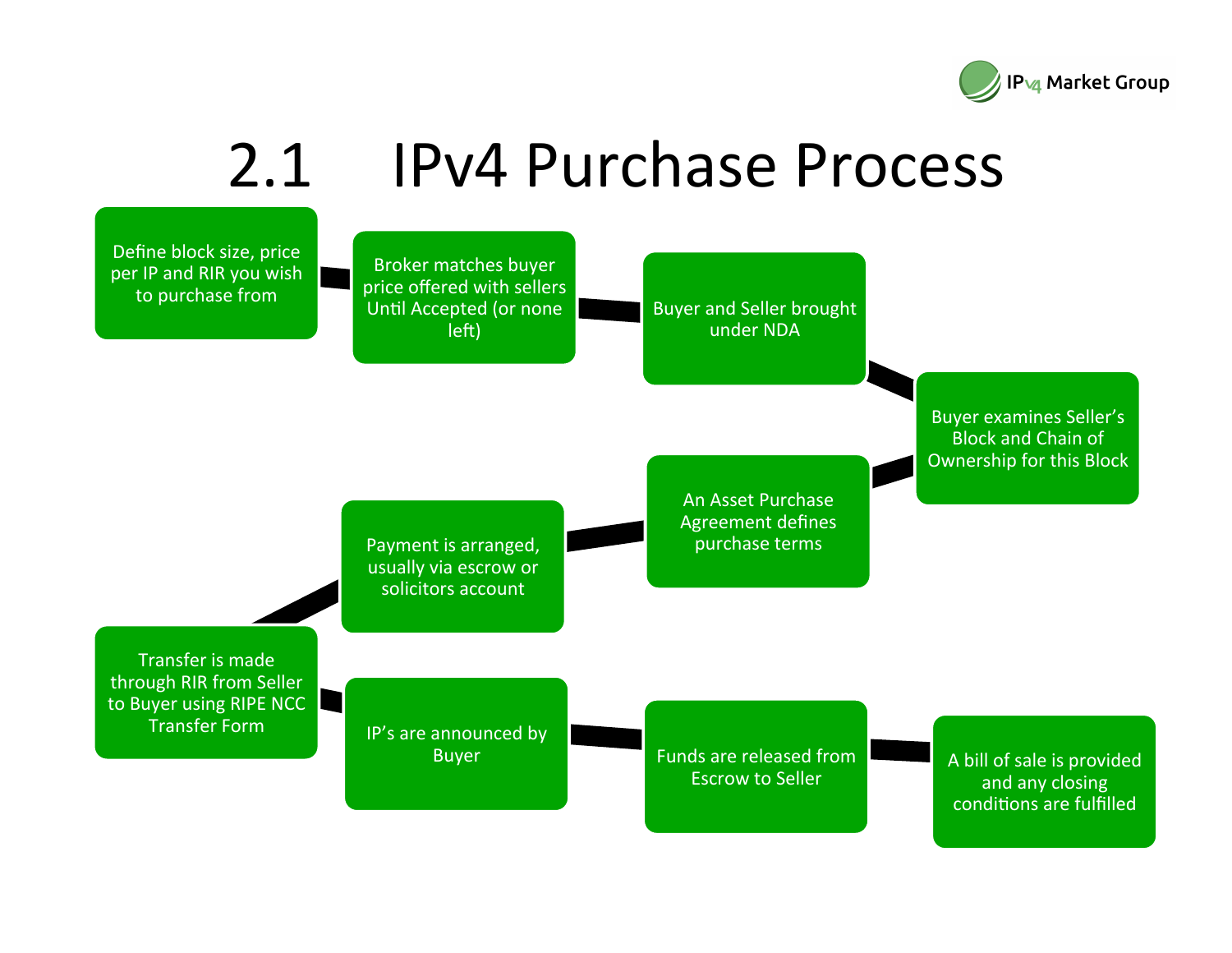

# 2.2 Network Engineering: Buyers

- Determine number of IPs needed
- Get internal budgetary approval
- Costs:
	- IPs
	- $-$  Ongoing annual RIPE NCC membership fees
	- No RIPE NCC transfer fees
	- $-$  Should not be any broker fees charged to buyers
- RIPE NCC Policy Considerations
	- $-$  No RIPE NCC Pre-approval for RIPE Region IPs
	- No Inter-RIR transfers yet, but coming; will likely require pre-approval based on 5 years use at 50% utilization
	- $-$  If allocated PA space, cannot re-transfer IPs for 24 months
- Prior to purchase, investigate IPs
	- Check for blacklisting; recent SPAM use; senderbase.org
	- $-$  Be prepared for geo id relocation
	- Check RIPE registry versus seller records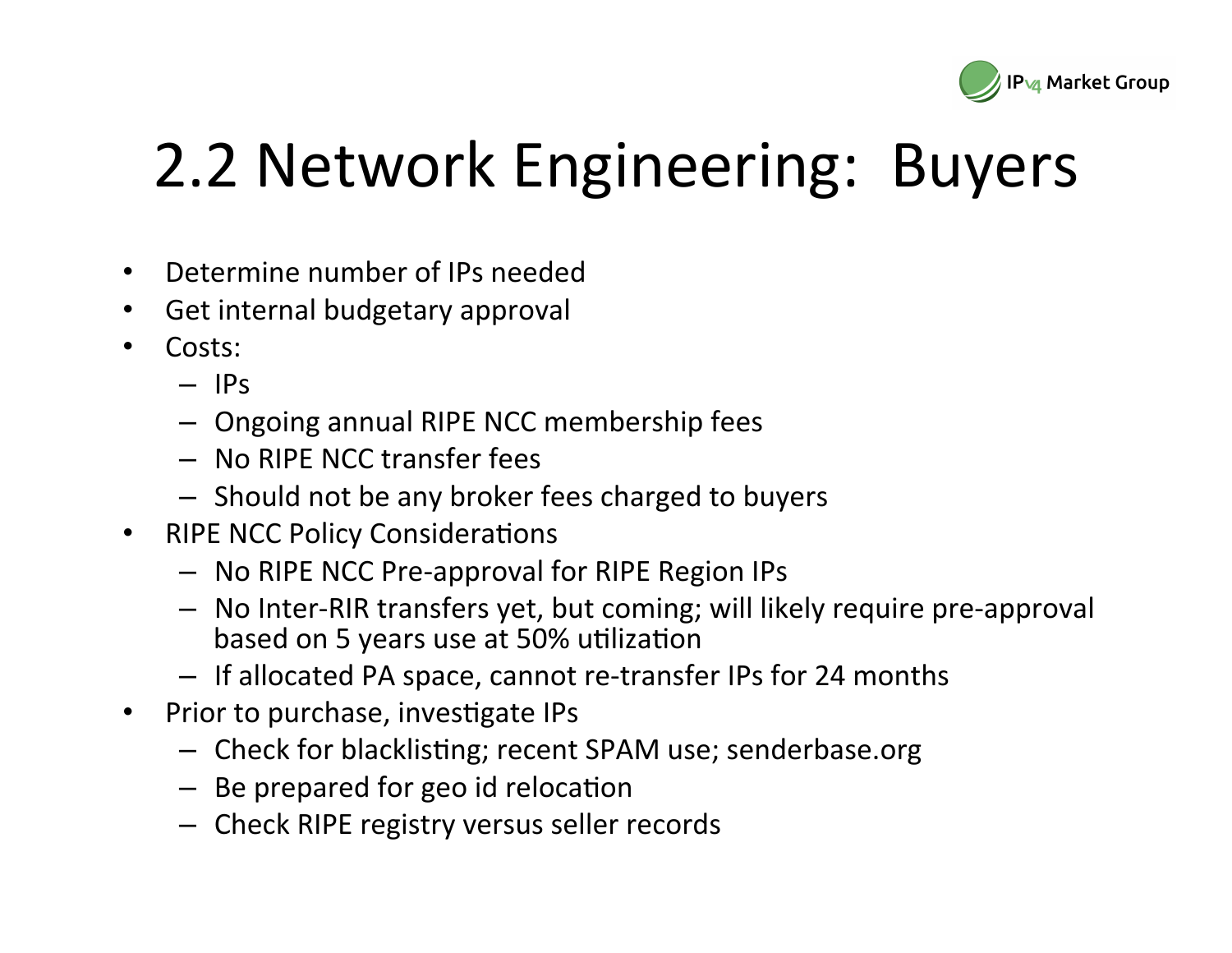

# 2.3 Negotiation Points

- Price
	- Depends on block size
	- Smaller blocks command higher prices
- Payment method
	- Direct payment net n
	- Escrow
	- Solicitors Account
- Legal Venue for Agreements
	- England and Wales
	- Neutral country when multiple countries involved
- Warranties
	- AS IS is common

Contract is an Asset Purchase Agreement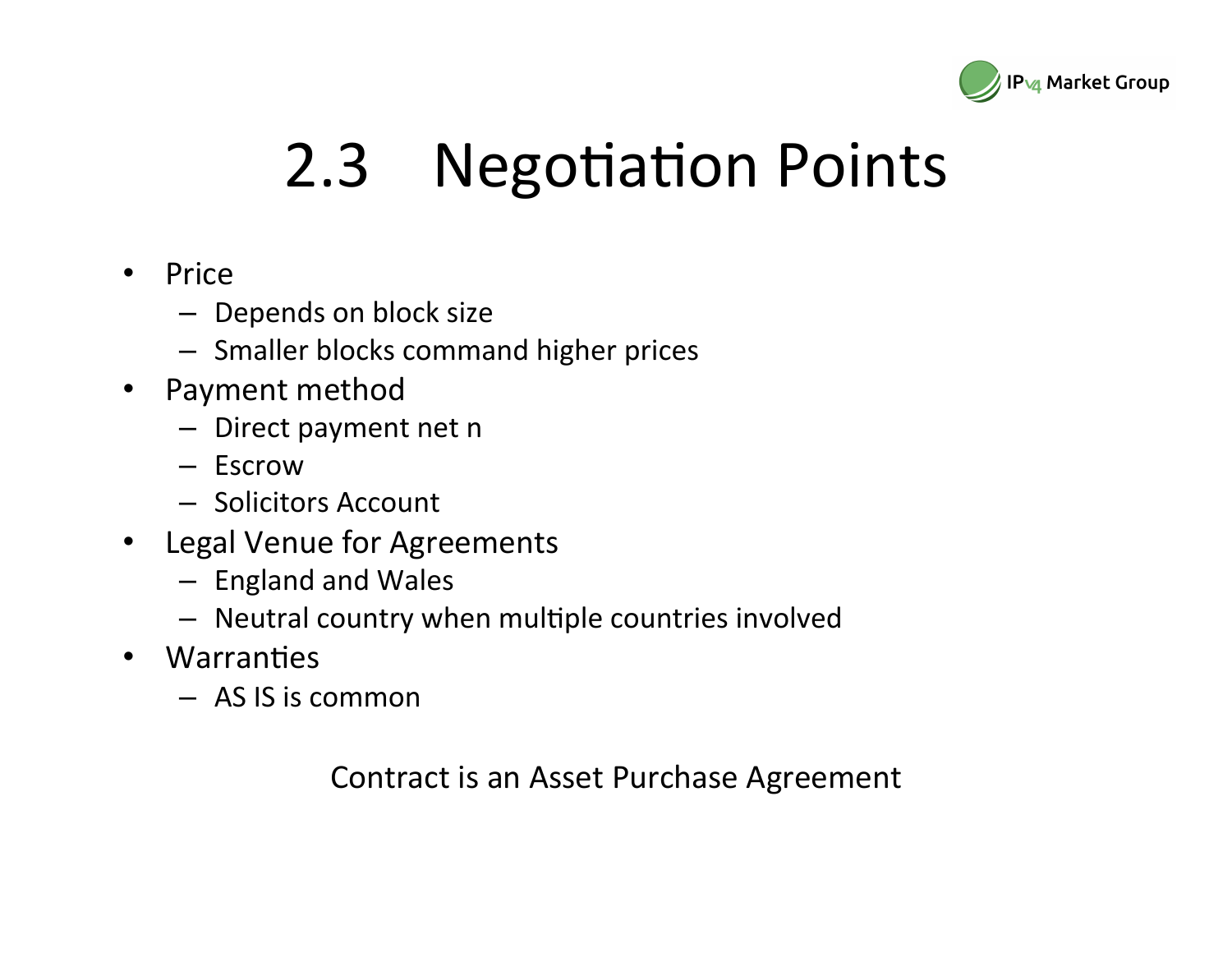

### 2.4 Escrow or Solicitor Account Process

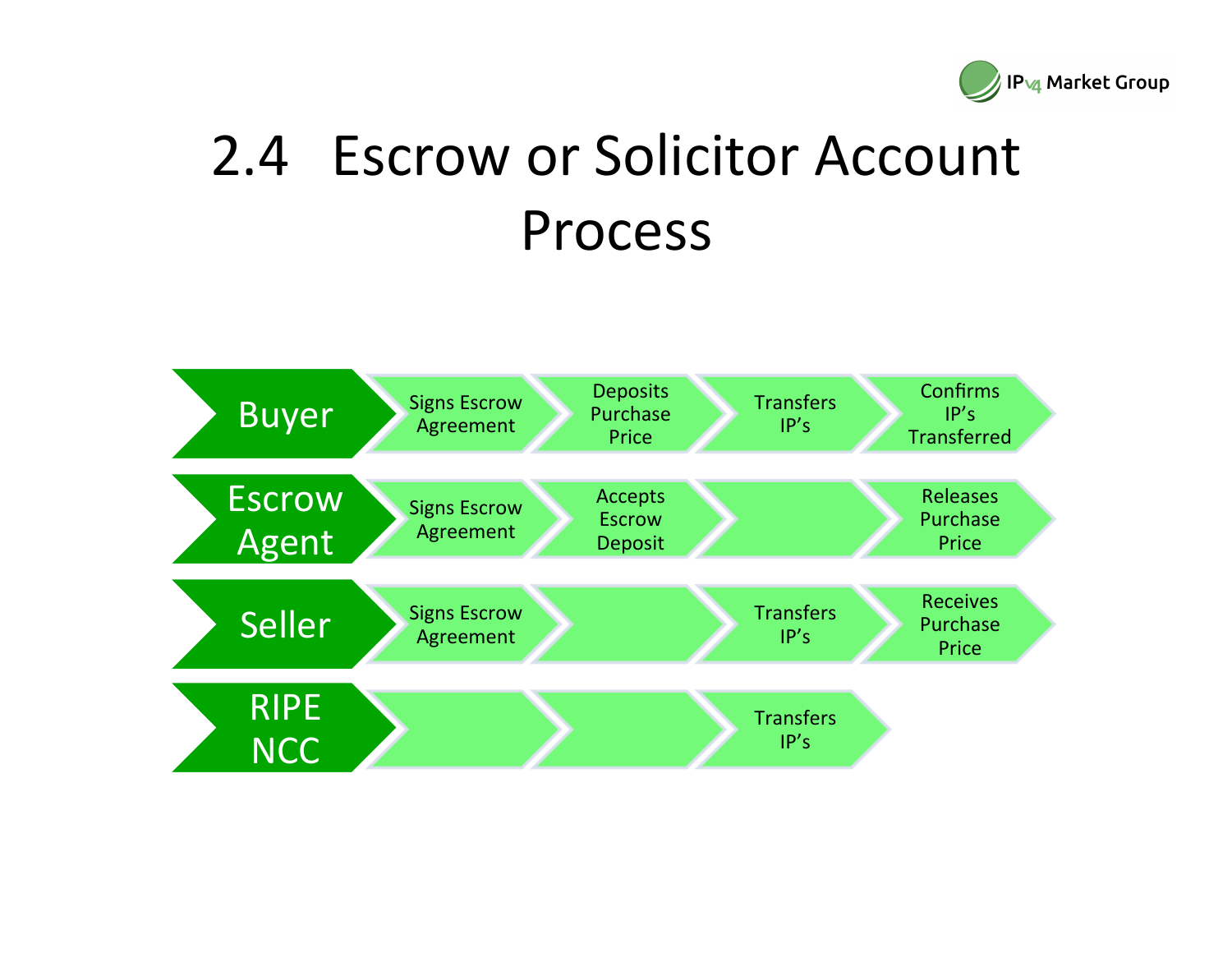

#### 3.1 2014 in Review, All RIPE Region



| <b>MONTH</b> | #IP's Transferred in<br>2014 by Month |              |  |
|--------------|---------------------------------------|--------------|--|
|              | 1                                     | 328,704.00   |  |
|              | 2                                     | 558,070.00   |  |
|              | 3                                     | 225,208.00   |  |
|              | 4                                     | 373,248.00   |  |
|              | 5                                     | 797,672.00   |  |
|              | 6                                     | 261,140.00   |  |
|              | 7                                     | 860,160.00   |  |
|              | 8                                     | 1,481,728.00 |  |
|              | 9                                     | 495,616.00   |  |
|              | 10                                    | 1,143,040.00 |  |
|              | 11                                    | 1,935,104.00 |  |
|              | 12                                    | 1,348,352.00 |  |
|              |                                       | 9,808,042.00 |  |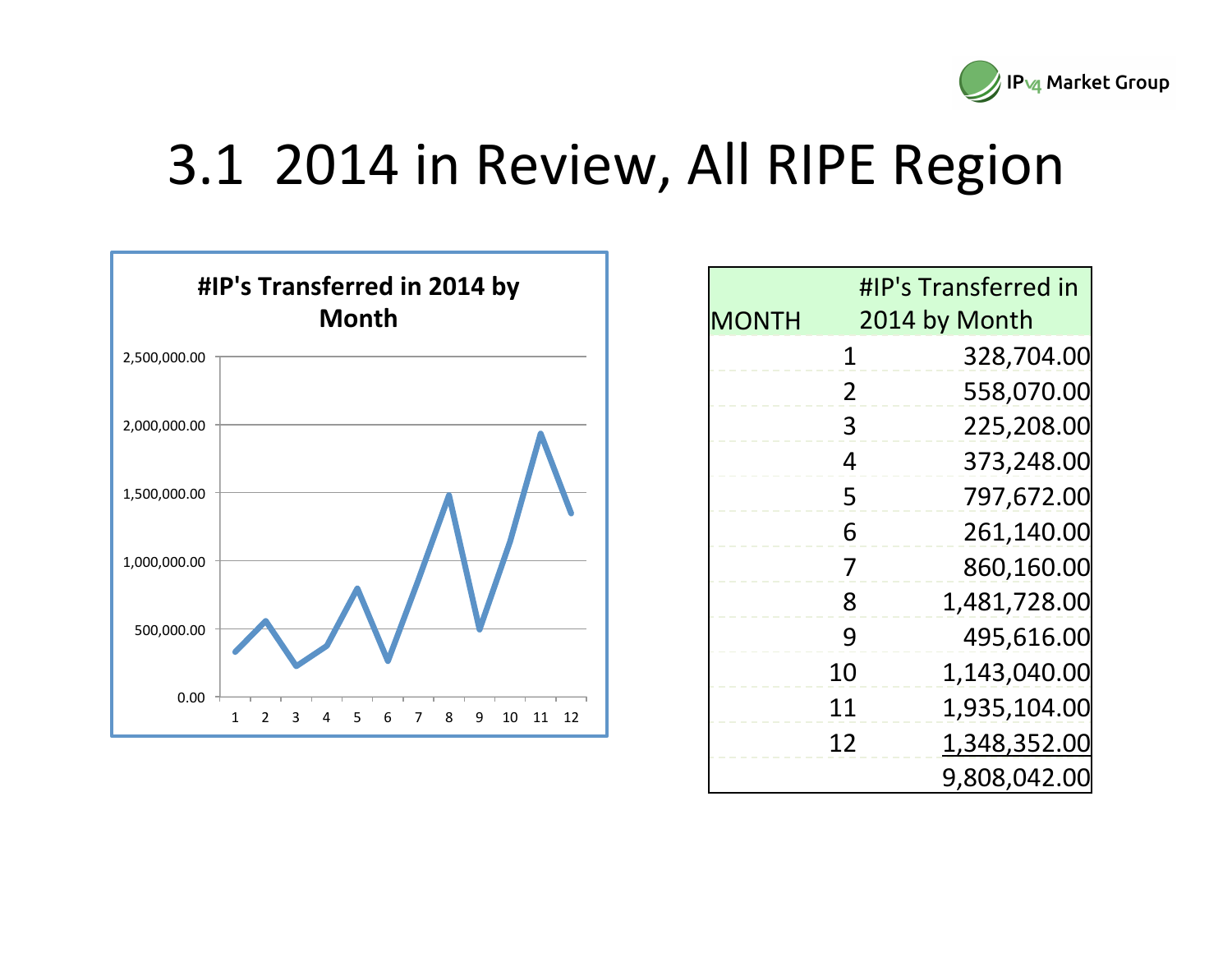#### / IP<sub>V4</sub> Market Group 3.2 2014 in Review: IPs Transferred in UK

| <b>IPs</b>     |                    |  |  |  |
|----------------|--------------------|--|--|--|
|                | <b>Transferred</b> |  |  |  |
| Month          | per Month          |  |  |  |
| 1              | 2,048              |  |  |  |
| $\overline{2}$ | 32,768             |  |  |  |
| 3              | 6,144              |  |  |  |
| 4              | 8,192              |  |  |  |
| 5              | 6,144              |  |  |  |
| 6              | 1,024              |  |  |  |
| 7              | 9,216              |  |  |  |
| 8              | 235,520            |  |  |  |
| 9              | 7,168              |  |  |  |
| 10             | 5,120              |  |  |  |
| 11             | 748,544            |  |  |  |
| 12             | 73,728             |  |  |  |
| Grand          |                    |  |  |  |
| Total          | 1,135,616          |  |  |  |

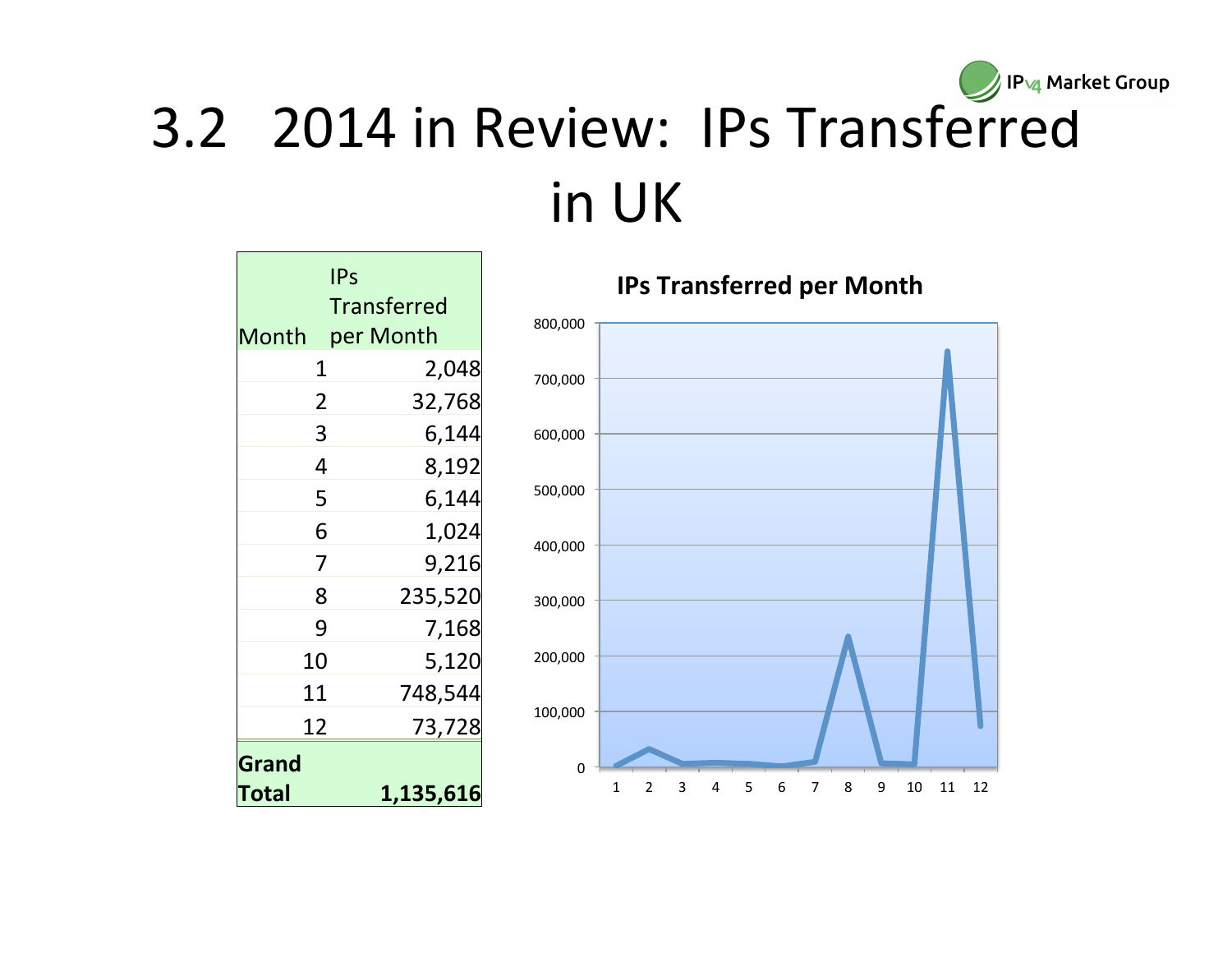

### 3.3 Source of UK IPs

|                    |           | 1,200,000   |                                                                               |
|--------------------|-----------|-------------|-------------------------------------------------------------------------------|
| Austria            | 4,096     |             |                                                                               |
| Czech              | 1,024     | 1,000,000   |                                                                               |
| Finland            | 4,096     |             |                                                                               |
| France             | 4,096     |             |                                                                               |
| Germany            | 65,536    | 800,000     |                                                                               |
| Iran               | 1,024     |             |                                                                               |
| Iraq               | 8,192     | 600,000     |                                                                               |
| Netherlands        | 30,720    |             |                                                                               |
| Romania            | 24,576    |             |                                                                               |
| Russia             | 5,120     | 400,000     |                                                                               |
| Serbia             | 8,192     |             |                                                                               |
| Spain              | 4,096     | 200,000     |                                                                               |
| Sweden             | 1,024     |             |                                                                               |
| UK                 | 973,824   |             |                                                                               |
| <b>Grand Total</b> | 1,135,616 | $\mathbf 0$ |                                                                               |
|                    |           |             | Austile Clech internet Krackamany view view and austile getting going adem of |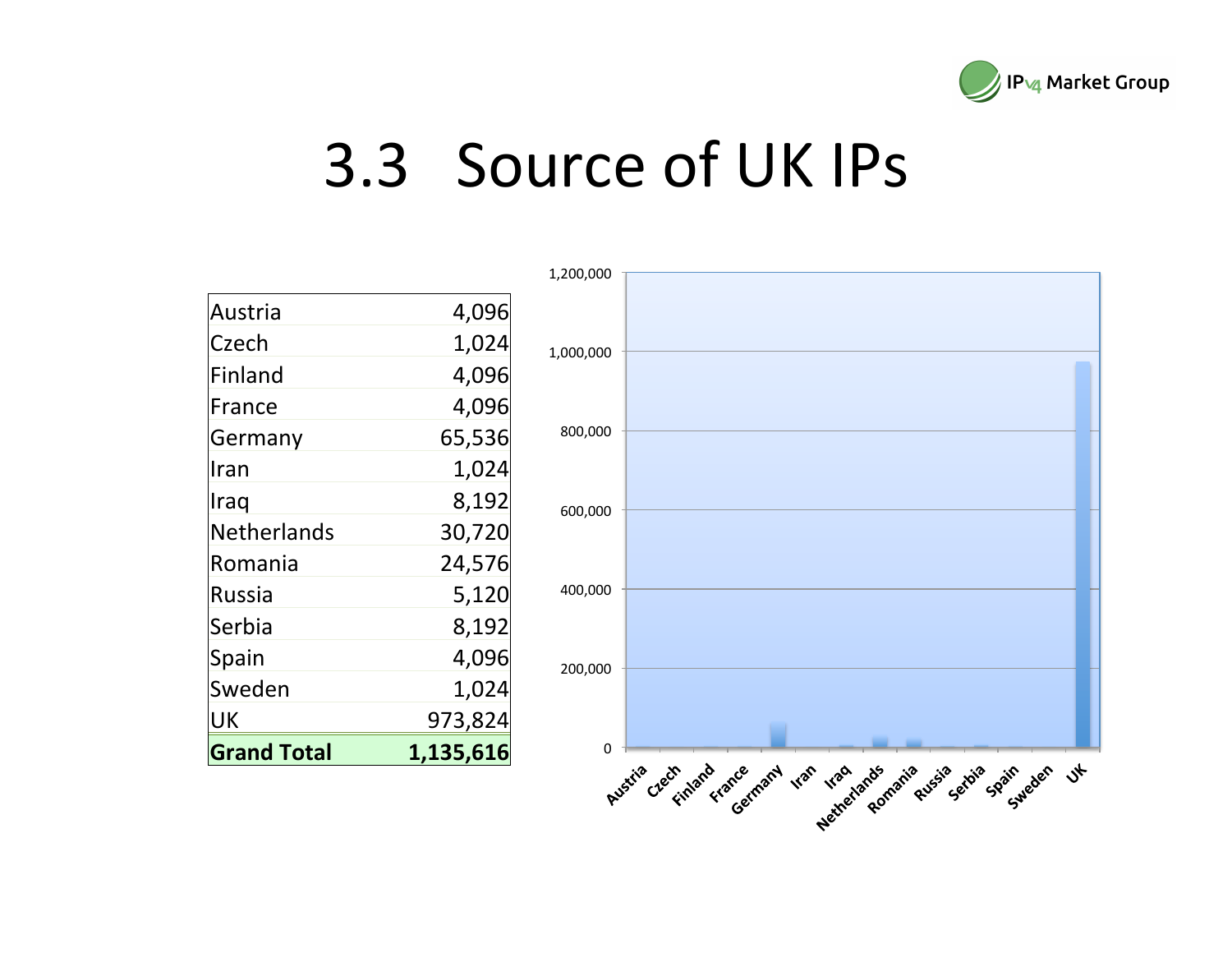

### 3.3 2014 in Review

#### Prices in RIPE Region

- $\geq$  \$8.20-\$11.25/IP for /16
- $\geq$  \$10-12/IP for/18
- $\geq$  \$10.50-12.50/IP for /19
- $\geq$  \$13.50/IP for /20